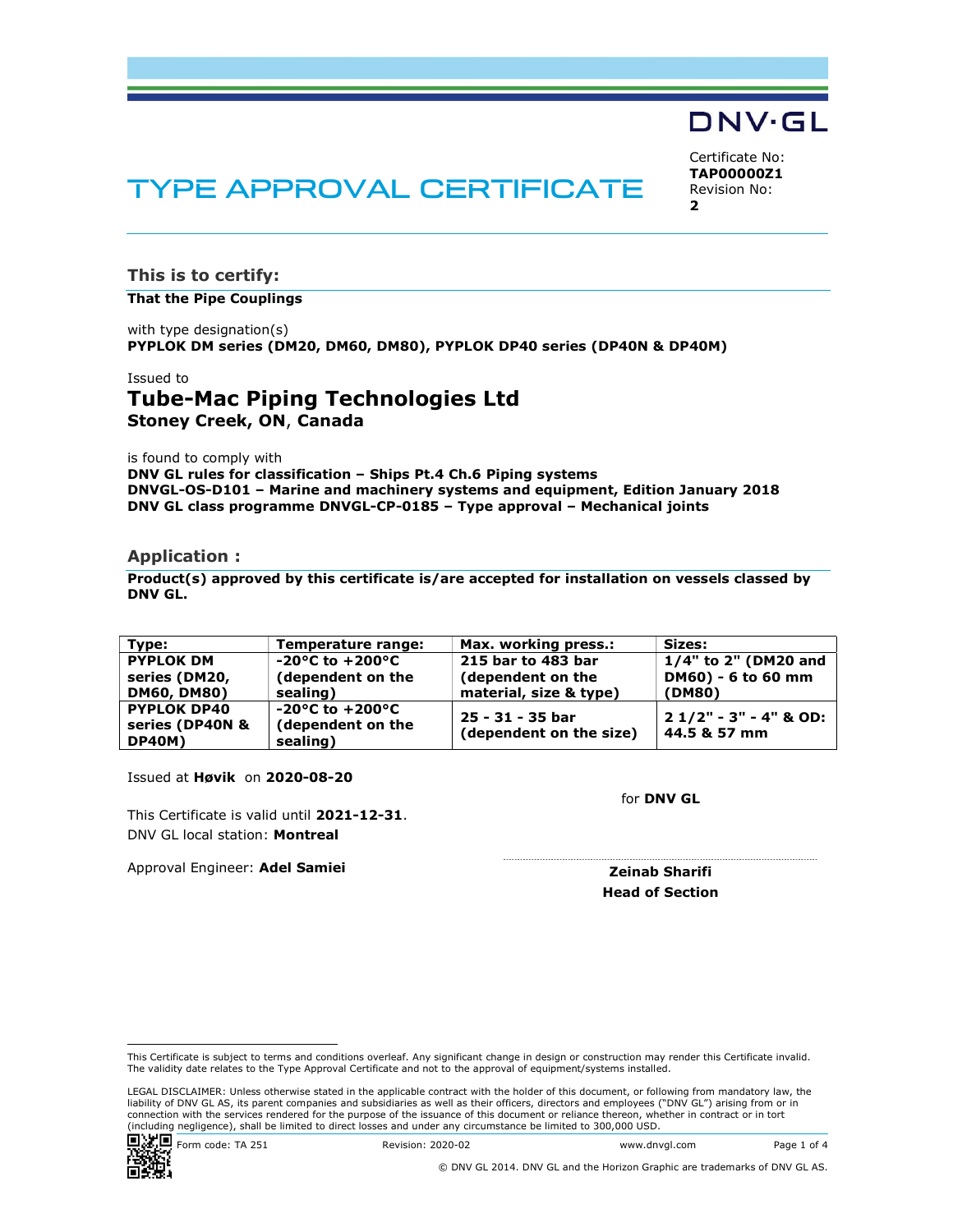Job Id: **262.1-028341-2** Certificate No: **TAP00000Z1** Revision No: **2** 

## **Product description**

Compression swage type coupling with 2 O-ring seals at each end. Fire tested in accordance with ISO19921/2.<br>Materials:

Carbon steel ASTM A350 Gr.LF2 Class 1 Stainless steel ASTM A479 Gr.316, S32205, S32750, S31803 70/30 CuNi, Alloy C71500

## **Application/Limitation**

|                       | Maximum working pressure: |                 |                        |  |                          |                           |                 |                                  |
|-----------------------|---------------------------|-----------------|------------------------|--|--------------------------|---------------------------|-----------------|----------------------------------|
|                       |                           | <b>DM20</b>     |                        |  | <b>DP40N</b> series      |                           |                 |                                  |
| <b>Size</b>           | <b>Stainless</b><br>Steel | Carbon<br>Steel | Copper Nickel<br>70/30 |  | <b>Size</b>              | <b>Stainless</b><br>Steel | Carbon<br>Steel | Copper<br><b>Nickel</b><br>70/30 |
|                       | 415 bar                   | 345 bar         | 269 bar                |  | (DN65)<br>$2\frac{1}{2}$ | 35 bar                    | 35 bar          | 25 bar                           |
| 3/8''<br>(DN10)       | 415 bar                   | 345 bar         | 269 bar                |  | 3" (DN80)                | 35 bar                    | 35 bar          | 25 bar                           |
| $1/2$ " (DN15)        | 407 bar                   | 339 bar         | 264 bar                |  | 4" (DN100)               | 35 bar                    | 35 bar          |                                  |
| 3/4" (DN20)           | $400$ bar                 | 333 bar         | 260 bar                |  |                          |                           |                 |                                  |
| 1" (DN25)             | 393 bar                   | 328 bar         | 255 bar                |  |                          | <b>DM80</b>               |                 |                                  |
| 1 1/4" (DN32)         | 390 bar                   | 325 bar         | $253$ bar              |  | 6                        | 450 bar                   | 375 bar         | 390 bar                          |
| $1\frac{1}{2}$ (DN40) | 390 bar                   | 325 bar         | $253$ bar              |  | 8                        | 430 bar                   | 355 bar         | 370 bar                          |
| 2" (DN50)             | 330 bar                   | 276 bar         | $215$ bar              |  | 10                       | 415 bar                   | 345 bar         | 360 bar                          |

|                 | <b>DM60</b> |         |           |  |          | 400 bar   | 335 bar   |           |
|-----------------|-------------|---------|-----------|--|----------|-----------|-----------|-----------|
| $\frac{1}{4}$ " | 483 bar     | 402 bar | 313 bar   |  | 16       | 400 bar   | 335 bar   | 345 bar   |
| 3/8"            | $400$ bar   | 333 bar | 260 bar   |  | 18       | 310 bar   | 260 bar   |           |
| $\frac{1}{2}$ " | 420 bar     | 350 bar | $273$ bar |  | 20       | 390 bar   | 325 bar   | 335 bar   |
| 5/8''           | 420 bar     | 350 bar | $273$ bar |  | 22       | 305 bar   | 255 bar   |           |
| $3/4$ "         | 414 bar     | 345 bar | 269 bar   |  | 25       | 390 bar   | 325 bar   | 335 bar   |
| 1               | 400 bar     | 333 bar | 260 bar   |  | 28       | 300 bar   | 325 bar   |           |
| $1\frac{1}{4}$  | 400 bar     | 333 bar | 260 bar   |  | 30       | 390 bar   | 325 bar   | 335 bar   |
| $1 \frac{1}{2}$ | 390 bar     | 325 bar | 253 bar   |  | 35       | 295 bar   | 245 bar   |           |
| 2 <sup>n</sup>  | 330 bar     | 275 bar | $215$ bar |  | 38       | 390 bar   | 325 bar   | 335 bar   |
|                 |             |         |           |  | $\Delta$ | $300$ har | $225$ har | $335$ har |

|                    |      | <b>DP40M Series</b> |                          | 50 | 350 bar           | 295 bar               | 305 bar |
|--------------------|------|---------------------|--------------------------|----|-------------------|-----------------------|---------|
| (DN40)<br>44.5     | N.A. | N.A.                | 241<br>bar<br><u>J T</u> | 60 | $230 \text{ bar}$ | י bar ל <sup>כר</sup> | 285 bar |
| ᇊ<br>(DN50)<br>, כ | N.A. | N.A.                | bar<br>ັ                 |    |                   |                       |         |

| <b>DM20</b>        |                 |                        | <b>DP40N</b> series           |                           |                 |                                  |  |  |  |  |
|--------------------|-----------------|------------------------|-------------------------------|---------------------------|-----------------|----------------------------------|--|--|--|--|
| Stainless<br>Steel | Carbon<br>Steel | Copper Nickel<br>70/30 | <b>Size</b>                   | <b>Stainless</b><br>Steel | Carbon<br>Steel | Copper<br><b>Nickel</b><br>70/30 |  |  |  |  |
| 415 bar            | 345 bar         | 269 bar                | $2\frac{1}{2}$ (DN65)         | 35 bar                    | 35 bar          | 25 bar                           |  |  |  |  |
| 415 bar            | 345 bar         | 269 bar                | (DN80)                        | 35 bar                    | 35 bar          | 25 bar                           |  |  |  |  |
| 407 bar            | 339 bar         | 264 bar                | $4^{\prime\prime}$<br>(DN100) | 35 bar                    | 35 bar          |                                  |  |  |  |  |
|                    |                 |                        |                               |                           |                 |                                  |  |  |  |  |

| bar | 328 bar             | 255 bar            |    | <b>DM80</b> |           |         |
|-----|---------------------|--------------------|----|-------------|-----------|---------|
| bar | 325 bar             | 253 <sub>bar</sub> | 6  | 450 bar     | 375 bar   | 390 bar |
| bar | 325 bar             | 253 <sub>bar</sub> | 8  | 430 bar     | 355 bar   | 370 bar |
| bar | 276 bar             | $215$ bar          | 10 | 415 bar     | 345 bar   | 360 bar |
|     |                     |                    | 12 | 400 bar     | 335 bar   | 345 bar |
|     | <b>DM60</b>         |                    | 15 | 400 bar     | 335 bar   |         |
| bar | 402 bar             | 313 bar            | 16 | 400 bar     | 335 bar   | 345 bar |
| bar | 333 bar             | 260 bar            | 18 | 310 bar     | $260$ bar |         |
| bar | 350 bar             | 273 bar            | 20 | 390 bar     | 325 bar   | 335 bar |
| bar | 350 bar             | $273$ bar          | 22 | 305 bar     | 255 bar   |         |
| bar | 345 bar             | 269 bar            | 25 | 390 bar     | 325 bar   | 335 bar |
| bar | 333 bar             | 260 bar            | 28 | 300 bar     | 325 bar   |         |
| bar | 333 bar             | 260 bar            | 30 | 390 bar     | 325 bar   | 335 bar |
| bar | 325 bar             | 253 <sub>bar</sub> | 35 | 295 bar     | 245 bar   |         |
| bar | 275 bar             | 215 bar            | 38 | 390 bar     | 325 bar   | 335 bar |
|     |                     |                    | 42 | 390 bar     | 325 bar   | 335 bar |
|     | <b>DP40M Series</b> |                    | 50 | 350 bar     | 295 bar   | 305 bar |
| ۹.  | N.A.                | 31 bar             | 60 | 330 bar     | 275 bar   | 285 bar |
|     |                     |                    |    |             |           |         |

Couplings covered by this certificate may be used in piping classes I, II and III in below applications:

- 1) Flammable fluids (flash point ≤ 60°C)
- Vent lines
- Cargo oil lines & Crude oil washing lines (1)
- 2) Inert gas
	- Water seal effluent lines & Scrubber effluent lines
	- Main lines (1)(3)
	- Distributions lines (1)
- 3) Flammable fluids (flash point  $> 60^{\circ}$ C)
	- Cargo oil lines  $(1)$   $(3)$
	- Fuel oil lines, Lubricating oil lines, Hydraulic oil & Thermal oil (3)
- 4) Fresh water
	- Cooling water system, Condensate return & Non-essential system
- 5) Sounding/vent
	- Water tanks/Dry spaces
	- Oil tanks (f.p.  $> 60^{\circ}$ C) <sup>(3)</sup>
- 6) Sea water  $(2)$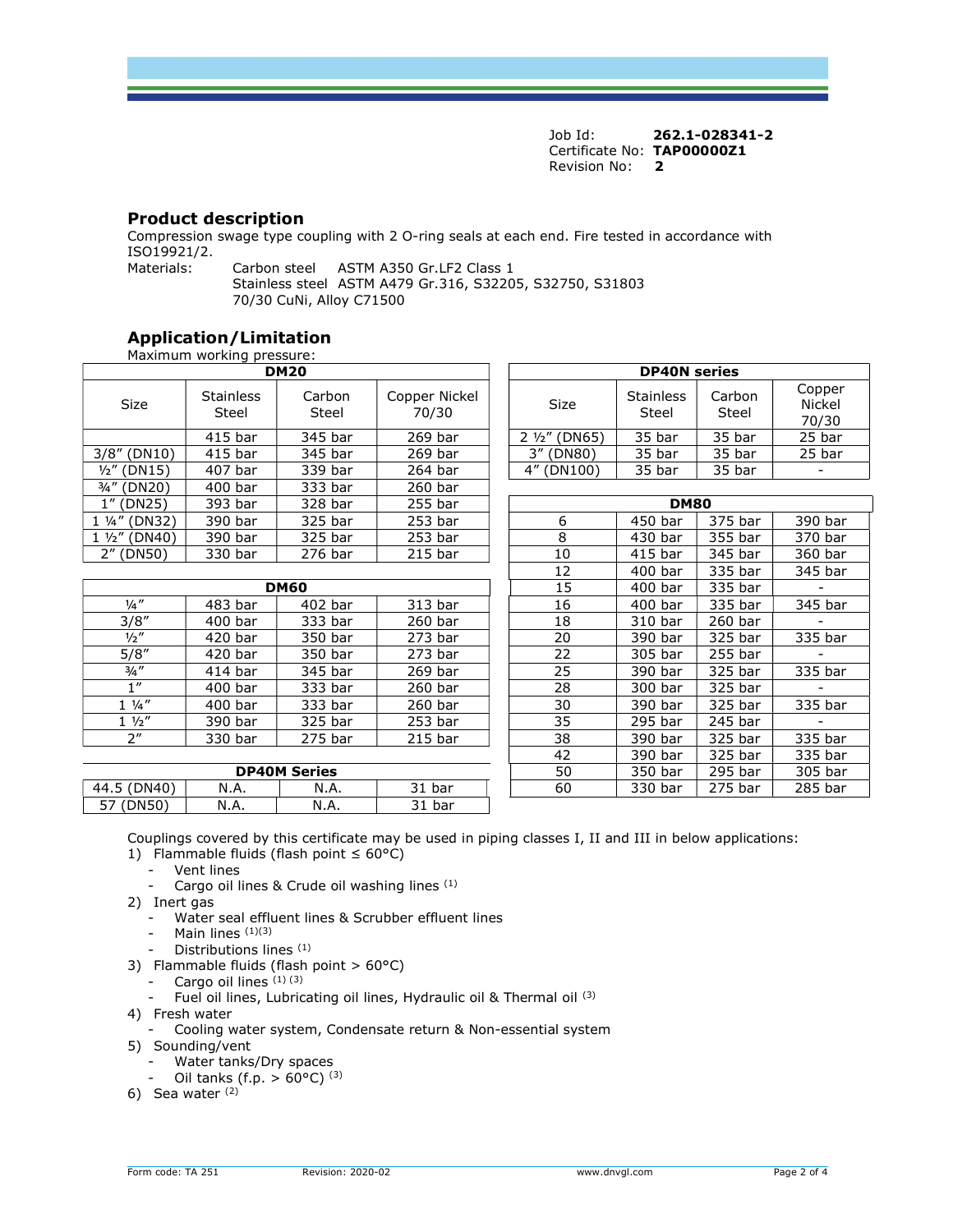Job Id: **262.1-028341-2** Certificate No: **TAP00000Z1** Revision No: **2** 

- Bilge lines, Water filled fire extinguishing systems, e.g. sprinkler systems, non water filled fire extinguishing systems, e.g. foam, drencher systems, Fire main (not permanently filled), Ballast system, Cooling water system, Tank cleaning services and Non-essential systems
- 7) Sanitary/drains/scuppers
	- Deck drains (internal) (4)
	- Sanitary drains and Scuppers and discharge (overboard)
- 8) Miscellaneous
	- Starting/Control air, Service air (non-essential), Brine, CO2 system, Steam

(1) Only in pump rooms and open decks

 $<sup>(2)</sup>$  Please consider that Carbon Steel and Stainless-steel grade 316 are not seawater resistant materials</sup> and shall not be used in seawater applications.

 $<sup>(3)</sup>$  Not inside machinery spaces of category A or accommodation spaces. May be accepted in other</sup> machinery spaces provided the joints are located in easily visible and accessible positions.  $<sup>(4)</sup>$  Only above bulkhead deck of passenger ships and freeboard deck of cargo ships.</sup>

Minimum and maximum design temperature is limited by the non-metallic seals:

| Perbunan:               | $-20^{\circ}$ C to 180 $^{\circ}$ C     |
|-------------------------|-----------------------------------------|
| Viton:                  | $-20^{\circ}$ C to 200 $^{\circ}$ C     |
| EPDM:                   | $-20^{\circ}$ C to $+200^{\circ}$ C (*) |
| $(x)$ $  +$ $+$ $+$ $+$ | .                                       |

 $(*)$  EPDM shall not be used in hydrocarbon services.

For couplings at elevated operating temperatures, the maximum working pressure has to be reduced with the following factors:

| Temp.                                               | $20^{\circ}$ C | 50°C | $100^{\circ}$ C | 150°C | $200^{\circ}$ C |
|-----------------------------------------------------|----------------|------|-----------------|-------|-----------------|
| Carbon Steel ASTM A350 Gr.LF2                       |                |      |                 | 0.89  | 0.81            |
| Stainless Steel A479 Gr.316, S32205, S32750, S31803 |                | 0.95 | 0.85            |       |                 |
| Cu/Ni 70/30, C71500                                 |                | 0,97 | 0.96            | 0.92  | 0.87            |

The approval is only valid when the couplings are assembled with tubing of correct temper and tolerances as recommended by the coupling manufacturer.

Couplings covered by this certificate shall not be installed in systems subject to pressure below atmospheric or vacuum conditions.

## **Type Approval documentation**

Tube-mac Catalogue for PYPLOK dated April-2017 Leakage test reports C5126A dated 2009-07-31 & C7513A dated 2009-08-01 Gas Leakage test reports C5126C & C7513C dated 2009-08-01 Burst pressure test reports C5126B dated 2009-07-31 & C7513B dated 2009-08-01 Impulse test reports C5126D & C7513D dated 2009-08-01 Vibration test reports C5126E & C7513E dated 2009-08-01 Southwest research institute fire test report 01.14432.01.205a dated 2009-04-27 & 01.14432.01.205b dated 2009-05-19 & 01.17787.01.802 dated 2013-03-14 Southwest research institute pull out test report 18.18055.16.612 dated 2016-10-11 Burst Pressure test & Leakage test report witnessed by DNVGL surveyor dated 2018-04-13 (DP40N – 4") Pull-out test report SwRI 18.18055.18.108 witnessed by DNV GL surveyor dated 2018-03-21 (DP40N – 4") Fire test report SwRI 01.23234.18.402 dated 2018-04-13 (DP40N – 4") Vibration and impulse test report dated 2018-10-01 (DP40N – 4") Burst pressure test and tightness test reports stamped as witnessed by DNV GL dated 2020-05-28 Fire test report number 01.24919.01.608 issued by Southwest Research institute dated 2020-07-28

Pull out test report number 18.18055.20.110 issued by Southwest Research institute dated 2020-08-06

## **Tests carried out**

Leakage test, burst pressure test, Hydraulic proof test, impulse test, vibration test, fire test, pull-out test